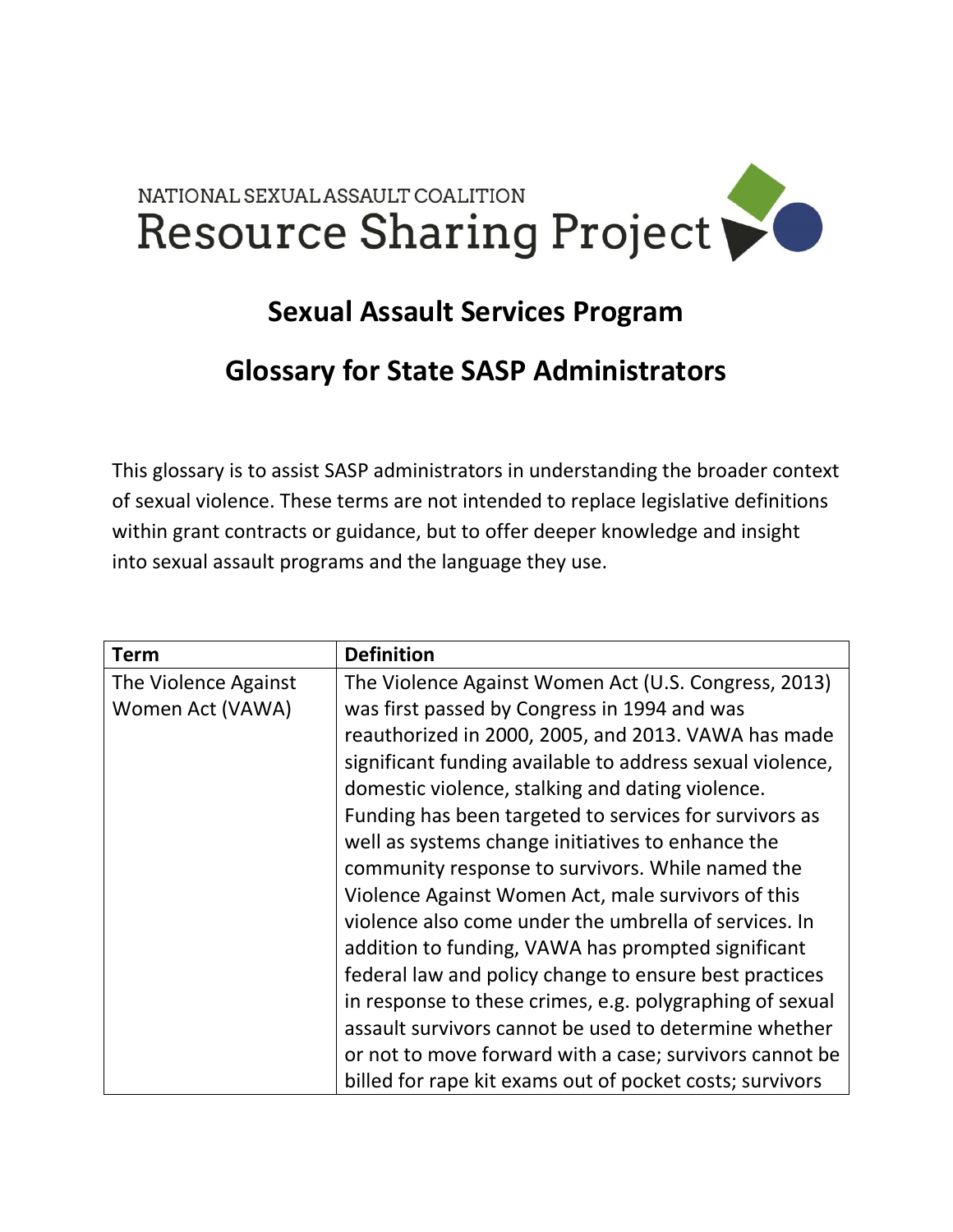|                                                  | do not have to report the assault to law enforcement in<br>order to have payment of the exam costs covered.<br>Sexual Assault Services Program (SASP) is funding<br>specifically designated under VAWA to support<br>community based advocacy services for survivors.                                                                                                                                                                                                                                                                                                                                                                                                                                                                                                                                                                                                                                                                                                                                                                                                                                                                                                                                                      |
|--------------------------------------------------|----------------------------------------------------------------------------------------------------------------------------------------------------------------------------------------------------------------------------------------------------------------------------------------------------------------------------------------------------------------------------------------------------------------------------------------------------------------------------------------------------------------------------------------------------------------------------------------------------------------------------------------------------------------------------------------------------------------------------------------------------------------------------------------------------------------------------------------------------------------------------------------------------------------------------------------------------------------------------------------------------------------------------------------------------------------------------------------------------------------------------------------------------------------------------------------------------------------------------|
| Office on Violence<br>Against Women (OVW)        | The Office on Violence Against Women was created in<br>1995 and is an agency within the Department of Justice.<br>OVW administers financial and technical assistance to<br>communities across the country that are developing<br>programs, policies, and practices aimed at ending<br>domestic violence, dating violence, sexual assault, and<br>stalking. OVW administers both formula-based<br>and discretionary grant programs, established under<br>VAWA and subsequent legislation. The four formula<br>programs are STOP (Services, Training, Officers,<br>Prosecutors), SASP (Sexual Assault Services Program),<br>State Coalitions, and Tribal Coalitions. The discretionary<br>programs work to support victims and hold<br>perpetrators accountable through promoting a<br>coordinated community response. The mission of the<br>Office on Violence Against Women (OVW), a<br>component of the U.S. Department of Justice, is to<br>provide federal leadership in developing the national<br>capacity to reduce violence against women and<br>administer justice for and strengthen services to victims<br>of domestic violence, dating violence, sexual assault,<br>and stalking. (U.S. Department of Justice). |
| <b>Sexual Assault Services</b><br>Program (SASP) | Sexual Assault Services Formula Grant Program is the<br>first federal funding stream solely dedicated to the<br>provision of direct intervention and related assistance<br>for victims of sexual assault. The SASP Formula Grant<br>Program directs grant dollars to states and territories to<br>assist them in supporting rape crisis centers and other<br>nonprofit, nongovernmental organizations or tribal<br>programs that provide services, direct intervention, and                                                                                                                                                                                                                                                                                                                                                                                                                                                                                                                                                                                                                                                                                                                                                |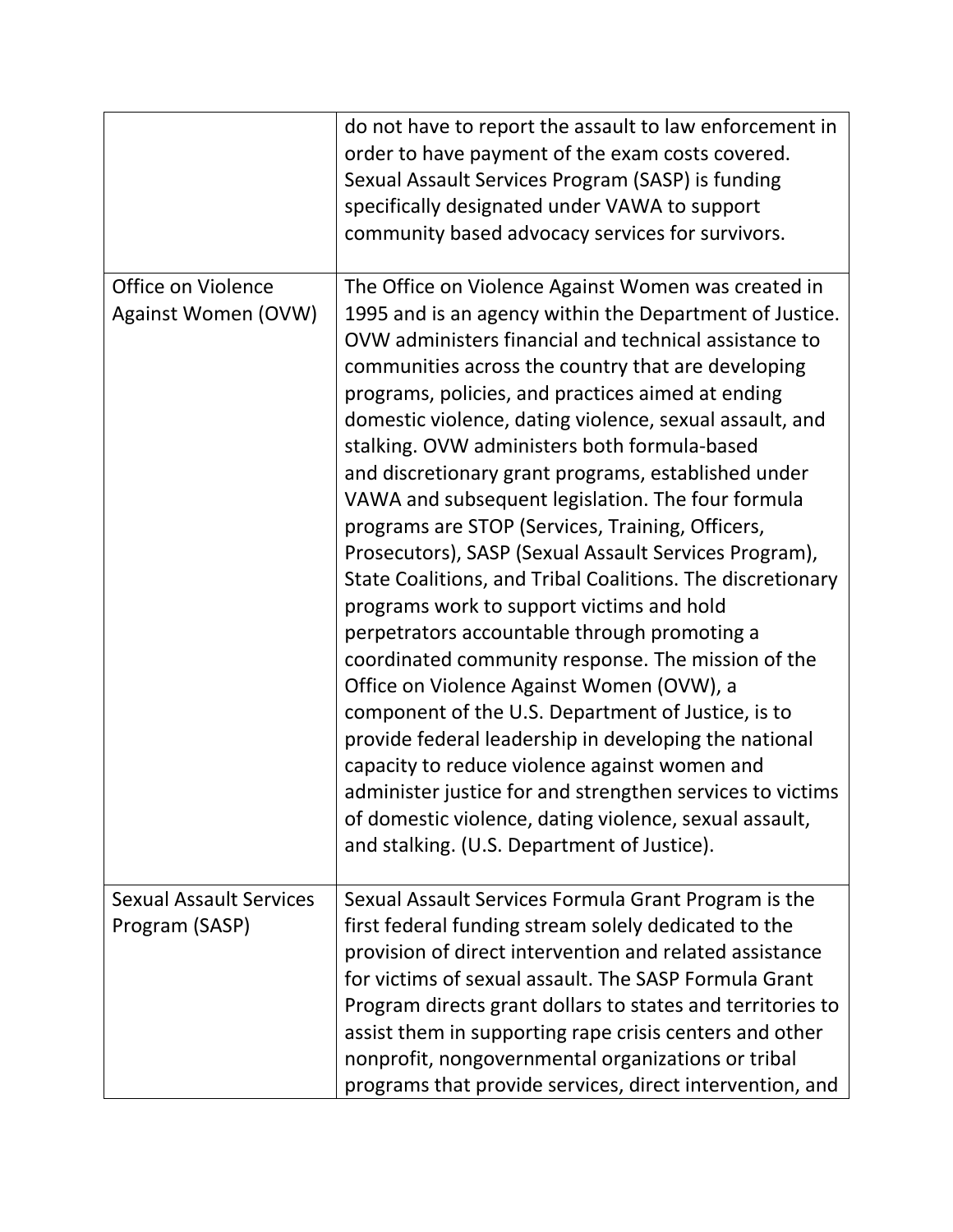|                                                                                                                      | related assistance to victims of sexual assault. Funds<br>provided through SASP are designed to supplement<br>other funding sources directed at addressing sexual<br>assault on the state and territorial level. (U.S.<br>Department of Justice).                                                                                                                                                                                                                                                                                                                                                                                                                                                                                                                                                                                                                                                                |
|----------------------------------------------------------------------------------------------------------------------|------------------------------------------------------------------------------------------------------------------------------------------------------------------------------------------------------------------------------------------------------------------------------------------------------------------------------------------------------------------------------------------------------------------------------------------------------------------------------------------------------------------------------------------------------------------------------------------------------------------------------------------------------------------------------------------------------------------------------------------------------------------------------------------------------------------------------------------------------------------------------------------------------------------|
| Services-Training-<br><b>Officers-Prosecution</b><br>(STOP)                                                          | STOP Violence Against Women Formula Grant Program,<br>awarded to states and territories, enhances the<br>capacity of local communities to develop and<br>strengthen effective law enforcement and prosecution<br>strategies to combat violent crimes against women and<br>to develop and strengthen victim services in cases<br>involving violent crimes against women. Each state and<br>territory must allocate 25 percent for law enforcement,<br>25 percent for prosecutors, 30 percent for victim<br>services (of which at least 10 percent must be<br>distributed to culturally specific community-based<br>organizations), 5 percent to state and local courts, and<br>15 percent for discretionary distribution. (U.S.<br>Department of Justice).                                                                                                                                                        |
| <b>State and Territorial</b><br>Sexual Assault and<br><b>Domestic Violence</b><br><b>Coalitions Grant</b><br>Program | <b>State and Territorial Sexual Assault and Domestic</b><br>Violence Coalitions Program provides grants to each<br>state domestic violence coalition (determined by the<br>Department of Health and Human Services) and sexual<br>assault coalition (determined by the Centers for Disease<br>Control and Prevention) for the purposes of<br>coordinating victim services activities and collaborating<br>and coordinating with federal, state, and local entities<br>engaged in addressing violence against women.<br>Statewide sexual assault coalitions provide direct<br>support to member rape crisis centers through funding,<br>training and technical assistance, public awareness<br>activities, and public policy advocacy. Statewide<br>domestic violence coalitions provide comparable<br>support to member battered women's shelters and<br>other domestic violence victim service providers. (U.S. |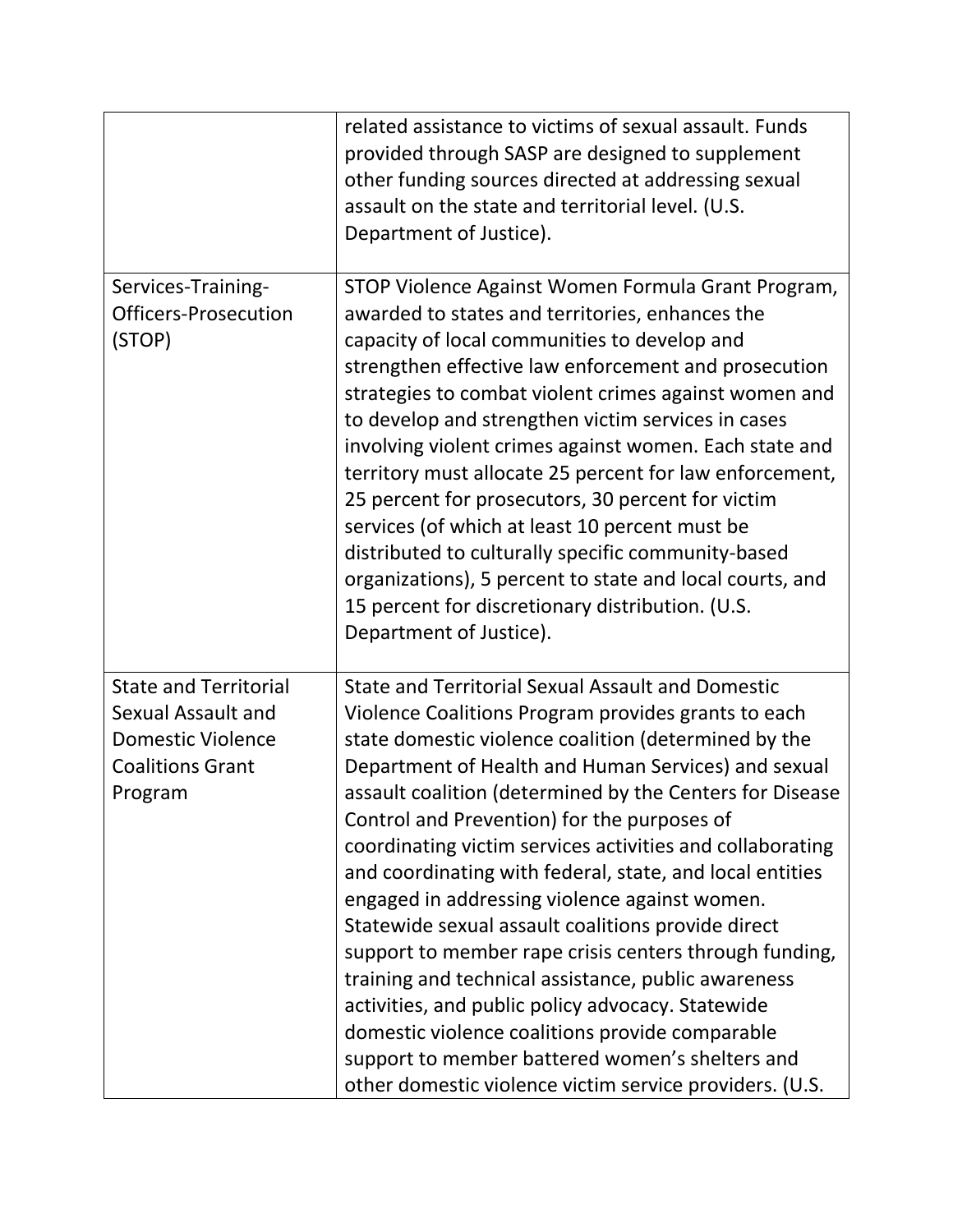|                                                                                                    | Department of Justice).                                                                                                                                                                                                                                                                                                                                                                                                                                                                                                                                                                                                                                           |
|----------------------------------------------------------------------------------------------------|-------------------------------------------------------------------------------------------------------------------------------------------------------------------------------------------------------------------------------------------------------------------------------------------------------------------------------------------------------------------------------------------------------------------------------------------------------------------------------------------------------------------------------------------------------------------------------------------------------------------------------------------------------------------|
| <b>Tribal Domestic</b><br><b>Violence and Sexual</b><br><b>Assault Coalitions Grant</b><br>Program | <b>Grants to Tribal Domestic Violence and Sexual Assault</b><br>Coalitions Program support the development and<br>operation of nonprofit, nongovernmental tribal<br>domestic violence and sexual assault coalitions. Tribal<br>coalitions provide education, support, and technical<br>assistance to member Indian service providers and<br>tribes to enhance their response to victims of domestic<br>violence, dating violence, sexual assault, and stalking.<br>Eligible applicants must meet the statutory definition of<br>a "tribal coalition." (U.S. Department of Justice).                                                                               |
| The Prison Rape<br><b>Elimination Act (PREA)</b>                                                   | The Prison Rape Elimination Act (PREA) is a federal law<br>that passed in 2003 (U.S. Congress, 2003). PREA<br>requires all states to enact protections for those who<br>experience sexual violence in any detention facility<br>(prison, jail, INS detention, juvenile detention, etc.).<br>PREA calls for formal working relationships between<br>detention facilities and advocacy organizations to<br>ensure that survivors have access to community-based<br>advocacy, support and access to victim rights. In<br>addition to providing advocacy to survivors in detention<br>facilities, PREA also directs facilities to work to prevent<br>future assaults. |
| <b>Victims of Crimes Act</b><br>(VOCA)                                                             | The Victims of Crimes Act funding is a unique fund<br>source that is administered by the federal government.<br>VOCA funds come from criminal fines, forfeited bail<br>bonds, penalty fees, and special assessments collected<br>by U.S. Attorney's Offices, U.S. Courts, and the Bureau<br>of Prisons. These dollars come from offenders<br>convicted of Federal crimes, not from taxpayers. VOCA<br>funds support core advocacy services for all types of<br>crime victims. (U.S. Department of Justice).                                                                                                                                                       |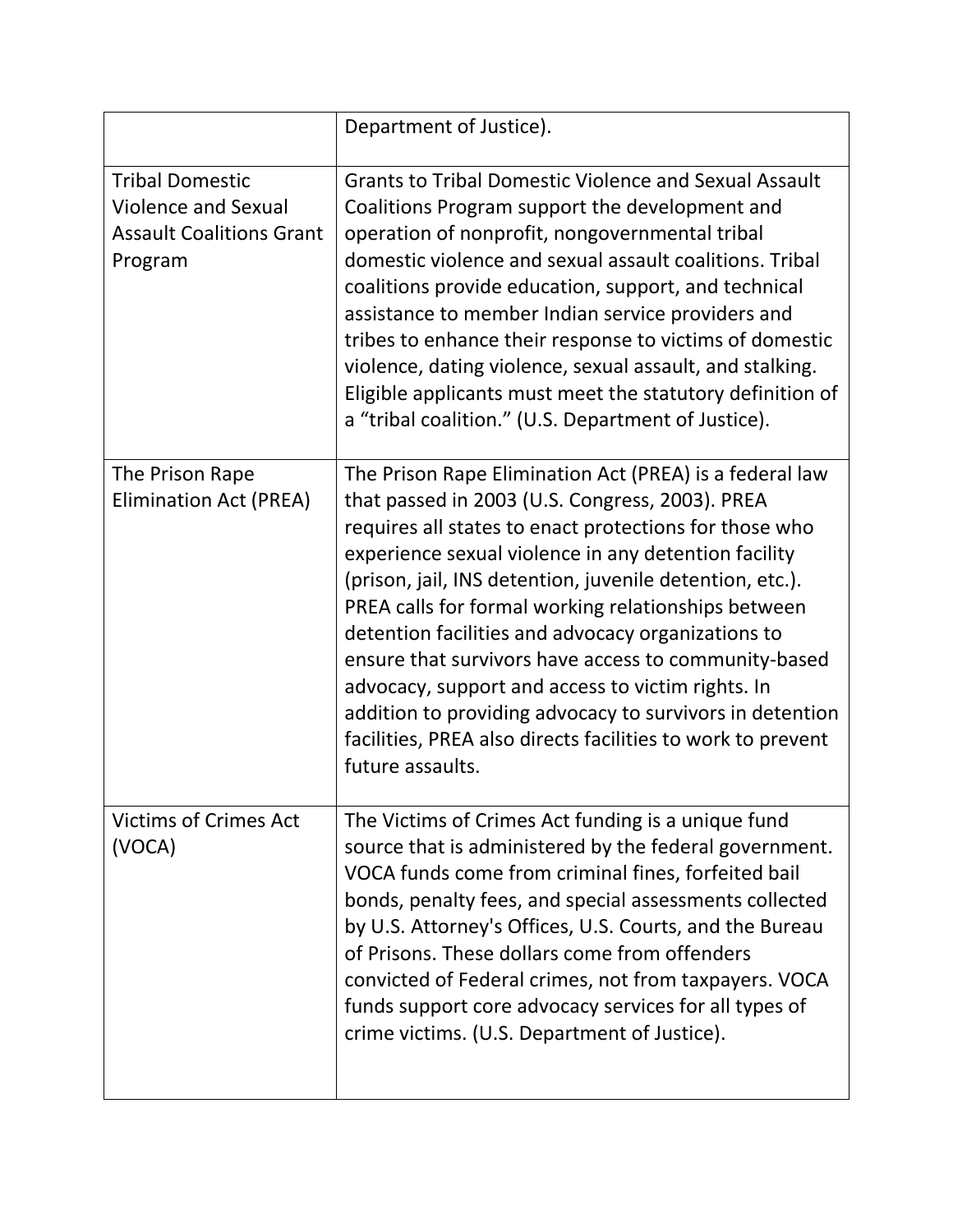| Office for Victims of                                                | The Office for Victims of Crime (OVC) is committed to                                                                                                                                                                                                                                                                                                                                                                                                                                                                                                                                                                                                                                                                                                                                                                                                   |
|----------------------------------------------------------------------|---------------------------------------------------------------------------------------------------------------------------------------------------------------------------------------------------------------------------------------------------------------------------------------------------------------------------------------------------------------------------------------------------------------------------------------------------------------------------------------------------------------------------------------------------------------------------------------------------------------------------------------------------------------------------------------------------------------------------------------------------------------------------------------------------------------------------------------------------------|
| Crime (OVC)                                                          | enhancing the Nation's capacity to assist crime victims<br>and to providing leadership in changing attitudes,<br>policies, and practices to promote justice and healing<br>for all victims of crime.                                                                                                                                                                                                                                                                                                                                                                                                                                                                                                                                                                                                                                                    |
|                                                                      | OVC is a component of the Office of Justice Programs,<br>U.S. Department of Justice and was established in 1988<br>through an amendment to the Victims of Crime Act of<br>1984, OVC is charged by Congress with administering<br>the Crime Victims Fund (the Fund). Through OVC, the<br>Fund supports a broad array of programs and services<br>that focus on helping victims in the immediate<br>aftermath of crime and continuing to support them as<br>they rebuild their lives. Millions of dollars are invested<br>annually in victim compensation and assistance in every<br>U.S. state and territory, as well as for training, technical<br>assistance, and other capacity-building programs<br>designed to enhance service providers' ability to<br>support victims of crime in communities across the<br>Nation. (U.S. Department of Justice). |
| <b>Centers for Disease</b><br><b>Control and Prevention</b><br>(CDC) | The CDC is one of the major operating components of<br>the Department of Health and Human Services. The<br>CDC increases the health security of our nation. As the<br>nation's health protection agency, CDC saves lives and<br>protects people from health threats. To accomplish<br>their mission, CDC conducts critical science and<br>provides health information that protects our nation<br>against expensive and dangerous health threats, and<br>responds when these arise (U.S. Department of Health<br>& Human Services).                                                                                                                                                                                                                                                                                                                     |
| Rape Prevention and<br><b>Education Program</b>                      | The Rape Prevention and Education program provides<br>funding from the CDC to state health departments in all<br>50 states, the District of Columbia, Puerto Rico, Guam,<br>the U.S. Virgin Islands, and the Commonwealth of                                                                                                                                                                                                                                                                                                                                                                                                                                                                                                                                                                                                                            |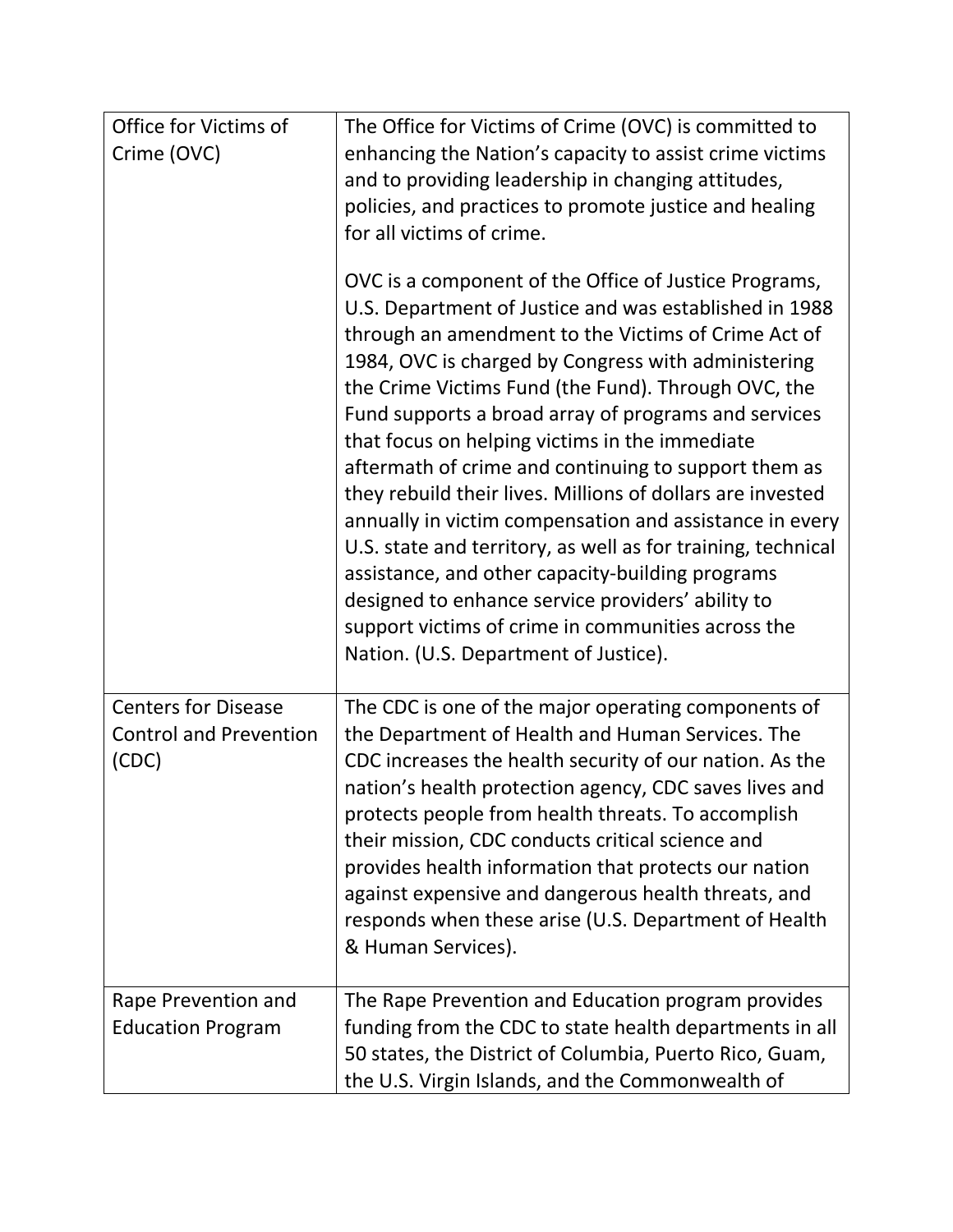|          | Northern Mariana Islands. RPE grantees work<br>collaboratively with diverse stakeholders, including<br>state sexual violence coalitions, educational<br>institutions, law enforcement entities, rape crisis<br>centers, community organizations and others to guide<br>implementation of their state sexual violence<br>prevention plans. These collaborations have<br>strengthened states' sexual violence prevention<br>systems, leveraging resources and enhancing                                                                                                                                                                                                                                                                                                                                                                                                                                                                                                                                                                                                                                                                                                                                                                                                                                                                                                     |
|----------|---------------------------------------------------------------------------------------------------------------------------------------------------------------------------------------------------------------------------------------------------------------------------------------------------------------------------------------------------------------------------------------------------------------------------------------------------------------------------------------------------------------------------------------------------------------------------------------------------------------------------------------------------------------------------------------------------------------------------------------------------------------------------------------------------------------------------------------------------------------------------------------------------------------------------------------------------------------------------------------------------------------------------------------------------------------------------------------------------------------------------------------------------------------------------------------------------------------------------------------------------------------------------------------------------------------------------------------------------------------------------|
|          | prevention opportunities (U.S. Department of Health &<br>Human Services).                                                                                                                                                                                                                                                                                                                                                                                                                                                                                                                                                                                                                                                                                                                                                                                                                                                                                                                                                                                                                                                                                                                                                                                                                                                                                                 |
| Title IX | A section of the Education Amendments of 1972 to the<br>US Civil Rights Act. Title IX is a comprehensive federal<br>law that prohibits discrimination based on sex in any<br>federally funded education program or activity. The<br>principal objective of Title IX is to avoid the use of<br>federal money to support sex discrimination in<br>education programs and to provide individuals effective<br>protection against those practices. Title IX has been<br>most often understood as the impetus to support equal<br>access to and quality of athletic activities for<br>girls/women in educational institutions. Recently,<br>however, there has been an enhanced focus on Title IX<br>as the legal impetus to challenge the response of<br>educational institutions to incidents of sexual<br>assault/violence on school campuses. The absent or<br>poor response to reports of gender violence such as<br>rape on campus creates a hostile environment that in<br>fact discriminates against female students. The<br>resulting harm for students is in violation of the<br>protection that Title IX seeks to ensure. The powerful<br>"Dear Colleague" letter issued by the Department of<br>Education in 2011 makes a strong case for citing the<br>broad incidence of sexual violence on campus as a<br>failure of compliance with Title IX putting access to |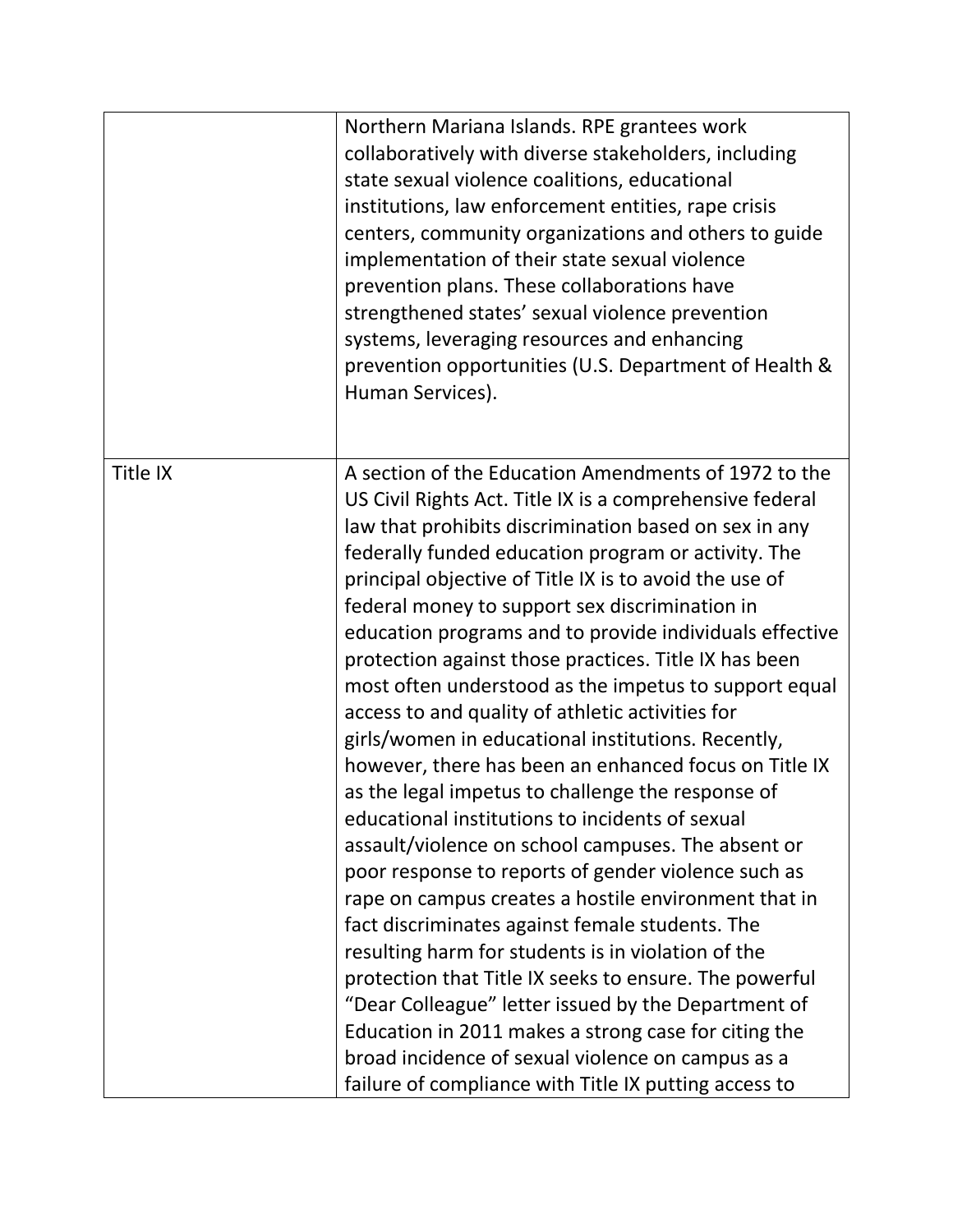|                                                                         | federal funds in jeopardy (U.S. Department of<br>Education, 2011).                                                                                                                                                                                                                                                                                                                                                                                                                                                          |
|-------------------------------------------------------------------------|-----------------------------------------------------------------------------------------------------------------------------------------------------------------------------------------------------------------------------------------------------------------------------------------------------------------------------------------------------------------------------------------------------------------------------------------------------------------------------------------------------------------------------|
| U.S. Department of<br><b>Health and Human</b><br><b>Services</b>        | It is the mission of the U.S. Department of Health &<br>Human Services (HHS) to enhance and protect the<br>health and well-being of all Americans. The mission is<br>fulfilled by providing for effective health and human<br>services and fostering advances in medicine, public<br>health, and social services (U.S. Department of Health<br>& Human Services).                                                                                                                                                           |
| <b>Family Violence</b><br><b>Prevention and Services</b><br>Act (FVPSA) | The Family Violence Prevention and Services Act<br>(FVPSA) is administered from the U.S. Department of<br>Health and Human Services and is the primary federal<br>funding stream dedicated to the support of emergency<br>shelter and related assistance for victims of domestic<br>violence and their children. (U.S. Department of Health<br>& Human Services).                                                                                                                                                           |
| <b>Sexual Violence</b>                                                  | A spectrum of any sexual act committed against<br>someone without that person's freely given consent.<br>The spectrum defines the full range of experiences that<br>are included under sexual violence- when a sexual act is<br>used as a tool of violence, humiliation, or degradation.<br>Some of those experiences are not considered criminal<br>violations in most states, even though they may be<br>experienced as violating or threatening.                                                                         |
| Consent                                                                 | This is the very crux of the understanding of sexual<br>violence and the survivor/survivor's experience.<br>Consent is the voluntary, positive agreement between<br>individuals to engage in specific sexual activity. Lack of<br>agreement or silence is not consent; not fighting back is<br>not consent; having consented in that past is not<br>consent now; consent to activity A is not consent to<br>activity B; being unable to give or withhold consent<br>(because of cognitive disability, for example, or being |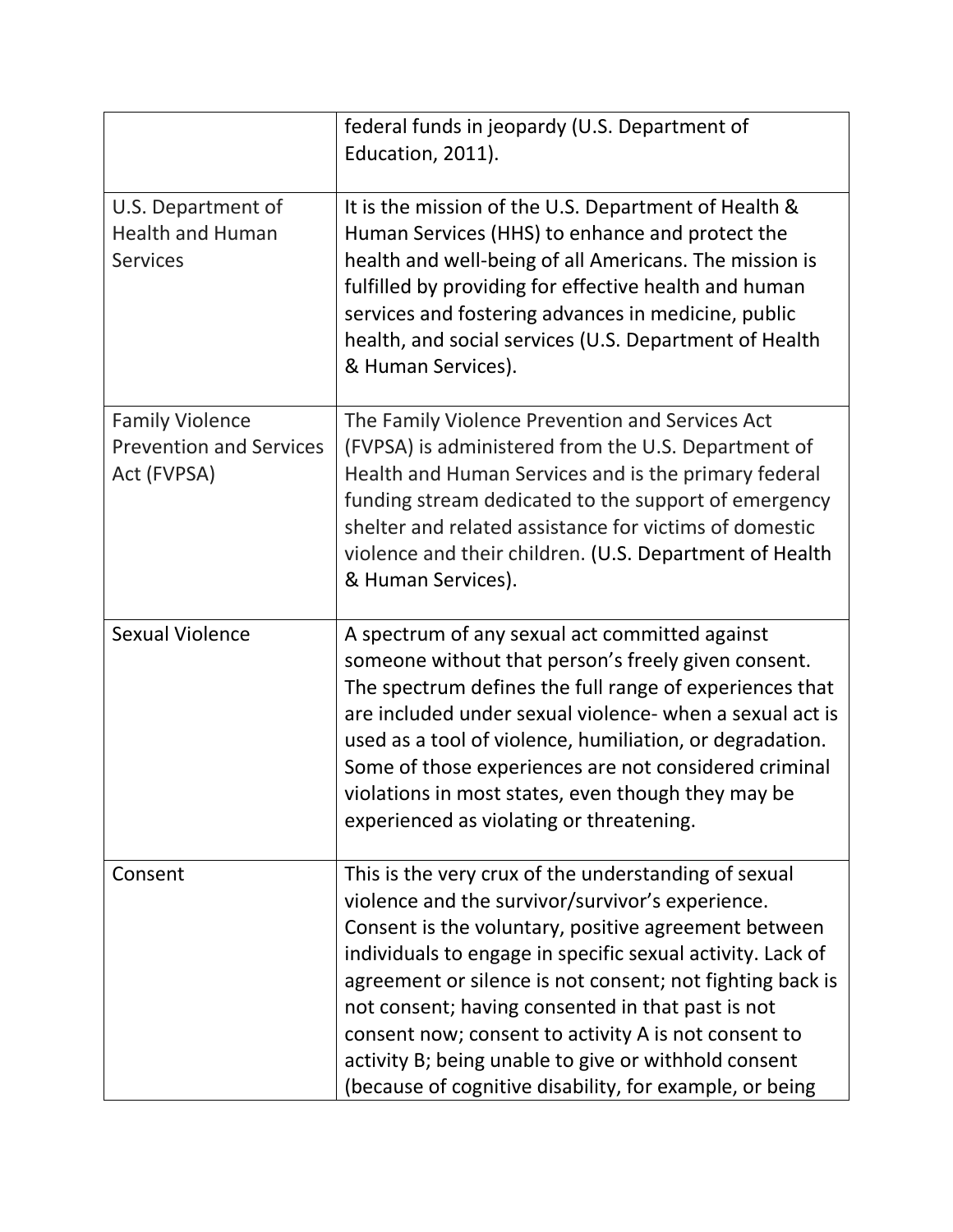|              | intoxicated) is not consent. Giving in is not the same as<br>giving consent - it may be a survival strategy, an<br>attempt to avoid worse harm, or a sign that a survivor<br>senses there are no other options. Consent is often<br>misunderstood by the general public, helping<br>responders and survivors themselves. Consent is an<br>active, not a passive agreement.                                                                                                                                                                                                                                                                                                                                                                                          |
|--------------|---------------------------------------------------------------------------------------------------------------------------------------------------------------------------------------------------------------------------------------------------------------------------------------------------------------------------------------------------------------------------------------------------------------------------------------------------------------------------------------------------------------------------------------------------------------------------------------------------------------------------------------------------------------------------------------------------------------------------------------------------------------------|
| Victim       | A person who has been subjected to an act of sexual<br>violence. This term is related to the criminal legal<br>system's understanding of someone who has been the<br>target of a crime. This term is often used in the field<br>interchangeably with survivor or simultaneously with<br>survivors as in victim/survivor.                                                                                                                                                                                                                                                                                                                                                                                                                                            |
| Survivor     | A person who has been subjected to an act of sexual<br>violence and chooses to identify not as a victim but as<br>someone with self-agency, strength, and resilience.<br>Typically, this term is preferred by someone who is past<br>the initial response to the assault/violence, feels as if<br>they have progressed through a healing process and are<br>less defined by the violence than by their ability to<br>move forward.                                                                                                                                                                                                                                                                                                                                  |
| Rape Culture | Rape culture is a term that was coined by feminists in<br>the United States in the 1970's. It was designed to<br>show the ways in which society blamed survivors of<br>sexual assault and normalized male sexual violence.<br>Rape culture is understood as a complex set of beliefs<br>that encourage sexual aggression and supports sexual<br>violence. It is a society that values silence, secrecy, and<br>privacy so that incidents of sexual violence remain<br>hidden. It is a society where violence is seen as sexy<br>and sexuality as violent. In a rape culture, targets of<br>rape perceive a continuum of threatened violence that<br>ranges from sexual remarks to sexual touching to rape<br>itself. A rape culture condones physical and emotional |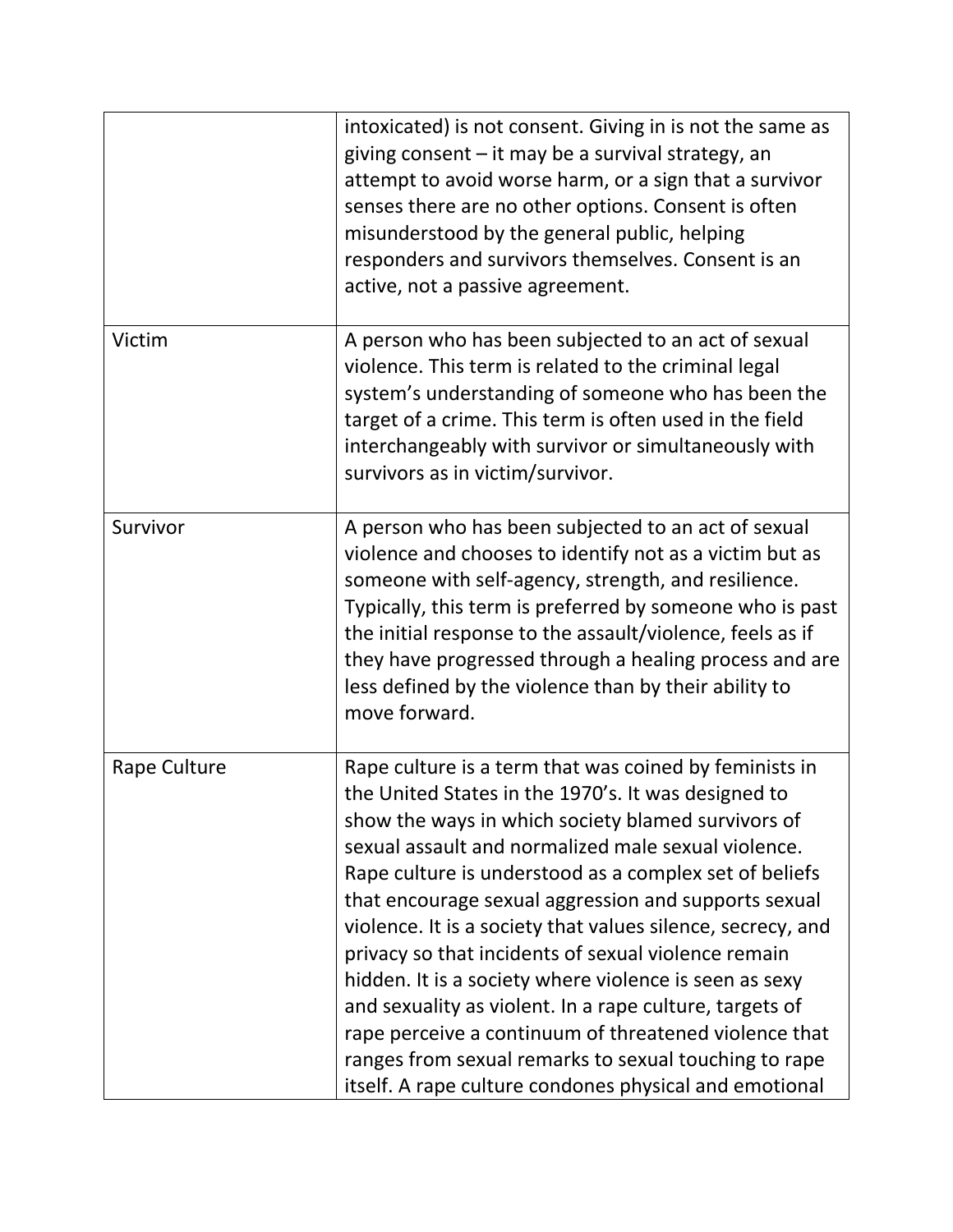|                                    | terrorism against women and other vulnerable groups<br>as the norm. In a rape culture, both men and women<br>assume that sexual violence is a fact of life, inevitable<br>(Buckwald, Fletcher, & Roth, 2005, p. xi).                                                                                                                                                                                                                                                                                                                                                                                                                                                                                                                                                                                                                                             |
|------------------------------------|------------------------------------------------------------------------------------------------------------------------------------------------------------------------------------------------------------------------------------------------------------------------------------------------------------------------------------------------------------------------------------------------------------------------------------------------------------------------------------------------------------------------------------------------------------------------------------------------------------------------------------------------------------------------------------------------------------------------------------------------------------------------------------------------------------------------------------------------------------------|
| <b>Community Based</b><br>Advocate | A person who is specially trained to provide survivor-<br>centered support, information, and referral to those<br>who have been or care for someone who has been<br>subjected to sexual violence. Advocates provide<br>support that is grounded in the survivor's self-identified<br>needs, ensures that survivors have the resources to<br>make well-informed decisions about their care and<br>options, ensures compliance with victim's rights laws<br>and honors the survivor's resiliency and right to<br>exercise control over their lives. Advocates work closely<br>with community providers such as mental health<br>therapists, medical and criminal legal professionals to<br>ensure that survivors have trauma informed and<br>competent care. In many communities, survivors can<br>speak with advocates with legally protected<br>confidentiality. |
| <b>Systems Based</b><br>Advocates  | Systems-based advocates are employed by a specific<br>agency, typically a prosecutor's office, but sometimes<br>by a law enforcement, probation, corrections<br>department, or military system. System-based<br>advocates generally serve as the primary contact for<br>victims and community-based advocates with that<br>particular criminal legal agency, provide information<br>and support, but most often cannot provide<br>confidential communication to survivors.                                                                                                                                                                                                                                                                                                                                                                                       |
| Perpetrator                        | The term more generally used to identify someone who<br>has and continues to commit sexual offenses whether<br>or not they have been identified in or to the system.<br>This is a term used by the CDC and in most research.<br>Much like the above term, it is a catchall and is not                                                                                                                                                                                                                                                                                                                                                                                                                                                                                                                                                                            |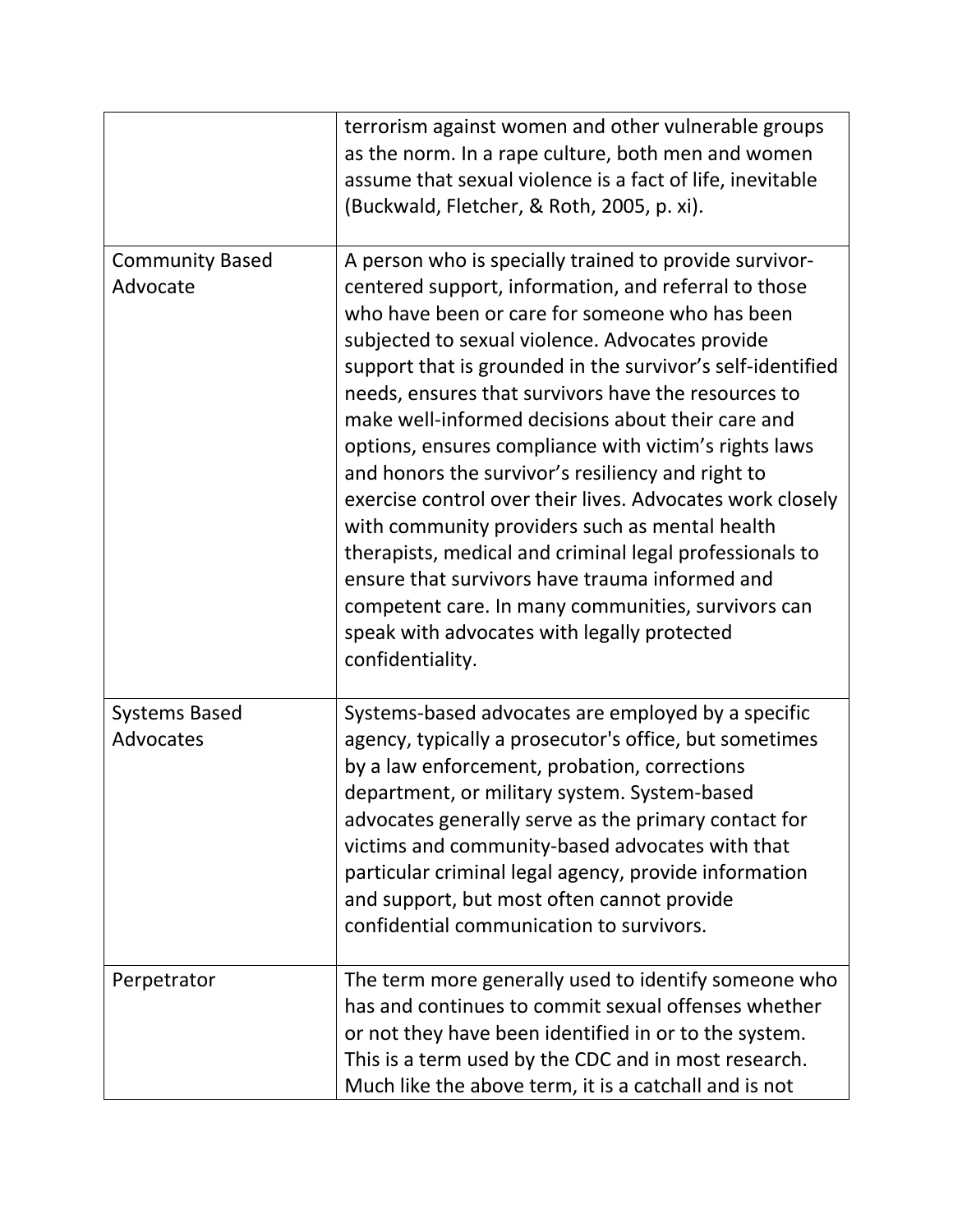|                               | particularly helpful as it misses the nuance of who the<br>individual is behind the label. This term gained a<br>questionable connotation after the popular reality TV<br>show To Catch a Perpetrator. As with survivor, consider<br>using language that highlights the individual $-$ e.g.<br>rather than sex offender or perpetrator try "an<br>individual who has sexually abused" labeling the<br>behavior rather than the individual.                                                                                                                                                                                                                                                                                                                                                                                                                                                                                                                                                                                                |
|-------------------------------|-------------------------------------------------------------------------------------------------------------------------------------------------------------------------------------------------------------------------------------------------------------------------------------------------------------------------------------------------------------------------------------------------------------------------------------------------------------------------------------------------------------------------------------------------------------------------------------------------------------------------------------------------------------------------------------------------------------------------------------------------------------------------------------------------------------------------------------------------------------------------------------------------------------------------------------------------------------------------------------------------------------------------------------------|
| People who Sexually<br>Offend | This is a primarily legal term typically used for a person<br>who has committed an act of sexual violence and is<br>being held accountable in the criminal legal system. Sex<br>offenders are varied in their motives, actions, choice of<br>survivors, use of violence or coercion, risk to the broad<br>community and treatability yet this term is used as an<br>umbrella for all and is in that respect not entirely<br>meaningful. Public perception of sex offenders is<br>skewed by a broad and scientifically unsupported<br>perception that they are all sick, monsters, and<br>untreatable. Using person first language and focusing<br>on the behavior in question can help to change this<br>perception and support survivors. By far most offenders<br>are acquaintances, friends, and family members of<br>those whom they assault. Research supports that<br>treatment and supervision of known sex offenders can<br>be successful. The issue of who sex offenders are and<br>how they should be handled is a complex one. |
| <b>Abuse Reactive</b>         | The term applied primarily to children/juveniles who, as<br>a result of having been subjected to sexual abuse in<br>childhood, engage in highly sexualized behavior.<br>Instead of being understood primarily as sex offenders,<br>abuse reactive children/juveniles are acting out on a<br>learned behavior from the abuse they experienced and<br>treatment for their early abuse and sexually aggressive<br>behavior is indicated. Abuse reactive behavior that is<br>harmful to another is not excused by their early                                                                                                                                                                                                                                                                                                                                                                                                                                                                                                                 |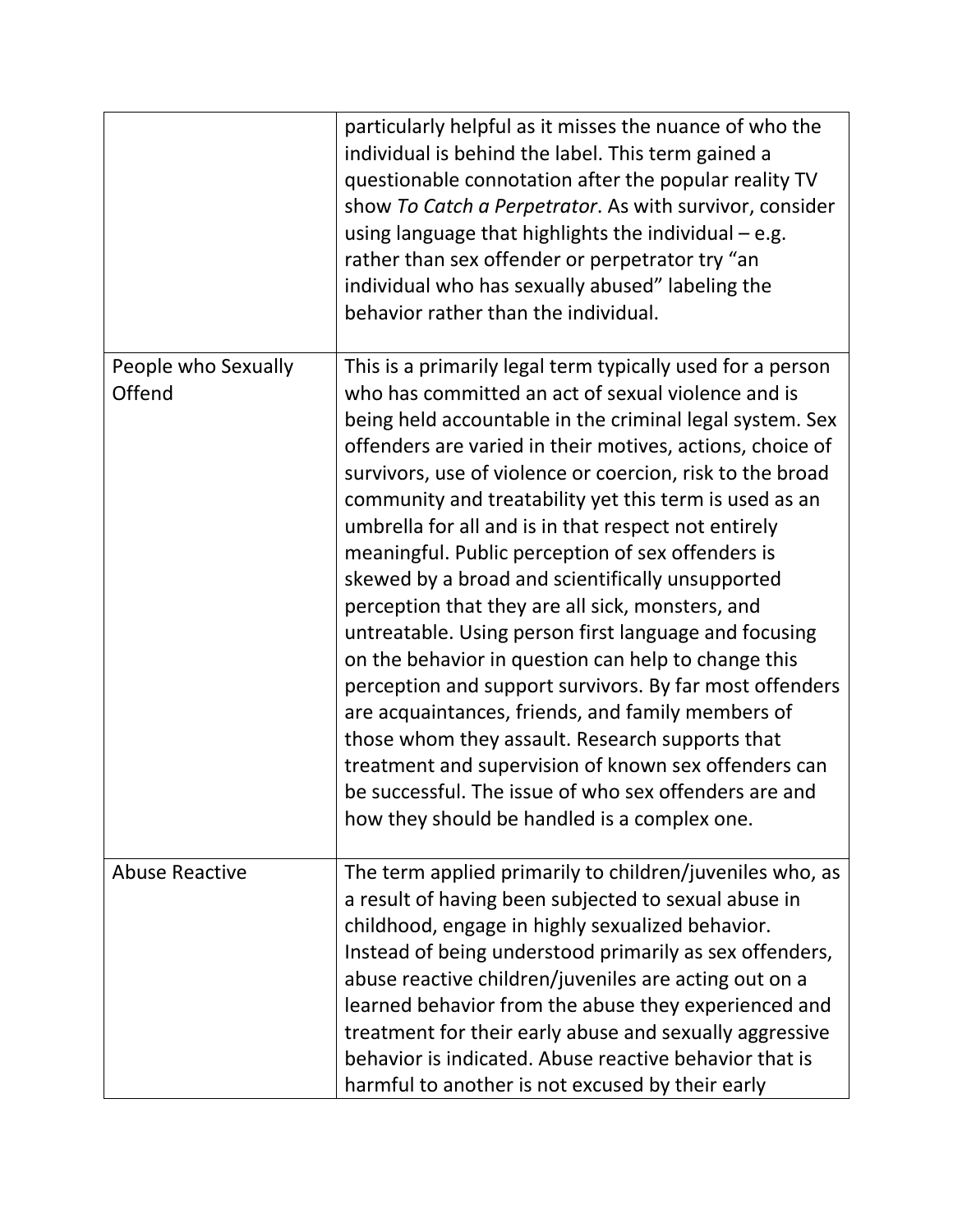|                             | victimization; rather that frame helps us understand<br>the origins of the behavior. Rather than using this label,<br>a better description would be "a child/juvenile with<br>sexual behavior problems" or "sexually aggressive or<br>sexually abusive adolescent."                                                                                                                                                                                                                                                                                                                                                                                                                                                                                                                                                                                                                                                                                |
|-----------------------------|----------------------------------------------------------------------------------------------------------------------------------------------------------------------------------------------------------------------------------------------------------------------------------------------------------------------------------------------------------------------------------------------------------------------------------------------------------------------------------------------------------------------------------------------------------------------------------------------------------------------------------------------------------------------------------------------------------------------------------------------------------------------------------------------------------------------------------------------------------------------------------------------------------------------------------------------------|
| <b>Ethics</b>               | This describes a code that is adopted by a field to<br>define parameters of behavior that is appropriate,<br>legitimate, and authentic to the work of the field. Every<br>advocacy agency should have a code of ethics in place<br>to guide their work. For sexual assault advocates, a<br>code of ethics commonly calls for expert capacity of the<br>organization in all of its work; integrity to the concepts<br>of survivor-centered, trauma informed responses and<br>honoring the individual's self-agency; responsibility to<br>the highest standards of the field; a commitment to<br>serve all survivors in culturally responsive and<br>appropriate ways; maintaining appropriate boundaries;<br>rigorously guarding a survivor's privacy; maintaining a<br>commitment to see sexual violence within the larger<br>context of the use of sexual acts to limit the options of<br>entire classes of people; and to be an agent of change. |
| Confidentiality             | Keeping private and safe all identifying information<br>about a survivor is the demand of confidentiality.<br>Confidentiality is typically defined by state statute and<br>funder guidelines and is designed to meet a major fear<br>of most sexual assault survivors that once they tell their<br>story anywhere, their privacy is compromised.<br>Confidentiality is a closely guarded principle in the<br>advocacy world. If an advocacy program cannot<br>guarantee confidentiality, it will not be seen as a true<br>resource in a community.                                                                                                                                                                                                                                                                                                                                                                                                 |
| Privileged<br>Communication | The legal status that some professionals, including<br>advocates in some states, can claim to argue against<br>sharing confidential survivor information without                                                                                                                                                                                                                                                                                                                                                                                                                                                                                                                                                                                                                                                                                                                                                                                   |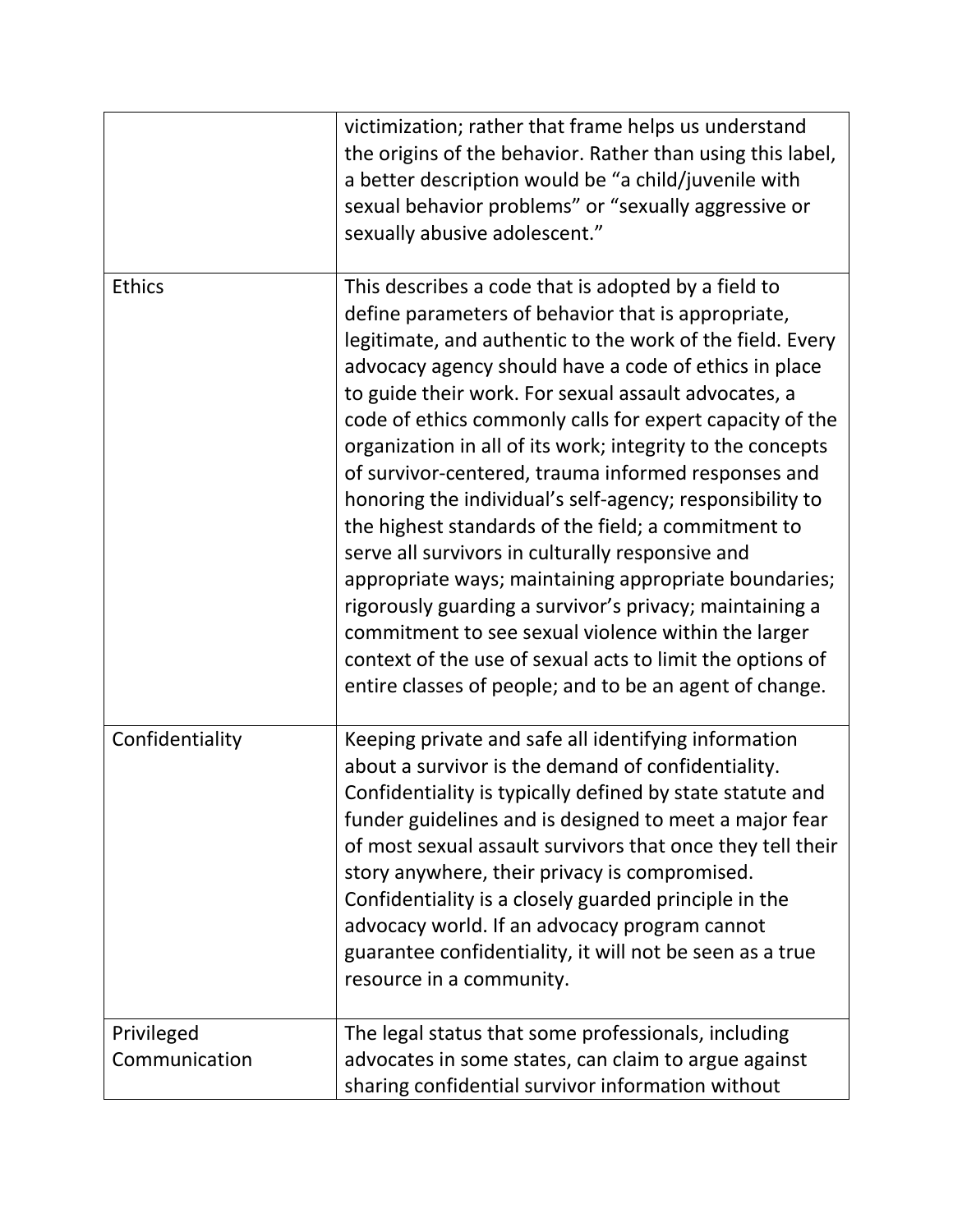|                                           | approval from the subject of the information. Think of<br>attorney/client privilege; doctor/patient privilege;<br>minister/congregant privilege. Some states, by statute<br>or rule, allow advocates to claim privileged<br>communication status if they meet certain<br>qualifications such as training, location of work and<br>supervision. Someone who has been granted this status<br>typically cannot be subpoenaed to testify in court.                                                                                                                                                                                                                                                                         |
|-------------------------------------------|------------------------------------------------------------------------------------------------------------------------------------------------------------------------------------------------------------------------------------------------------------------------------------------------------------------------------------------------------------------------------------------------------------------------------------------------------------------------------------------------------------------------------------------------------------------------------------------------------------------------------------------------------------------------------------------------------------------------|
| <b>Mandated Reporting</b>                 | Mandated reporting refers to those circumstances<br>where the law has identified that the safety of the<br>individual cannot be assumed. These circumstances<br>typically apply to minors, people with disabilities, or the<br>elderly. In these instances, mandated reporters must<br>notify the relevant state agency and the survivor's<br>privacy cannot be guaranteed. This process allows for<br>the state to step in and take over the role of protector.<br>In many states, simply being a minor who is a survivor<br>of sexual assault is not sufficient to warrant a<br>mandated report. Where it is indicated, however, an<br>advocate must be prepared to follow the law following<br>the agency's policy. |
| <b>Trauma Informed</b><br><b>Services</b> | An approach to advocacy and other services that is<br>grounded in an understanding of the impact of trauma<br>such as sexual violence on the survivor. Trauma<br>informed services are informed by research that<br>identifies the neurophysiological adaptations the brain<br>makes when survival is paramount and how those<br>adaptations recur when similar threats seem imminent.                                                                                                                                                                                                                                                                                                                                 |
| <b>Triggers</b>                           | Individuals who have been traumatized by incidents of<br>sexual violence can experience a return to the sense of<br>impending danger by sensory stimulants (smells, sights,<br>sounds, being in a confined space, etc.) that are<br>connected with the circumstances and experience of<br>the original sexual assault. These stimuli, called triggers,                                                                                                                                                                                                                                                                                                                                                                 |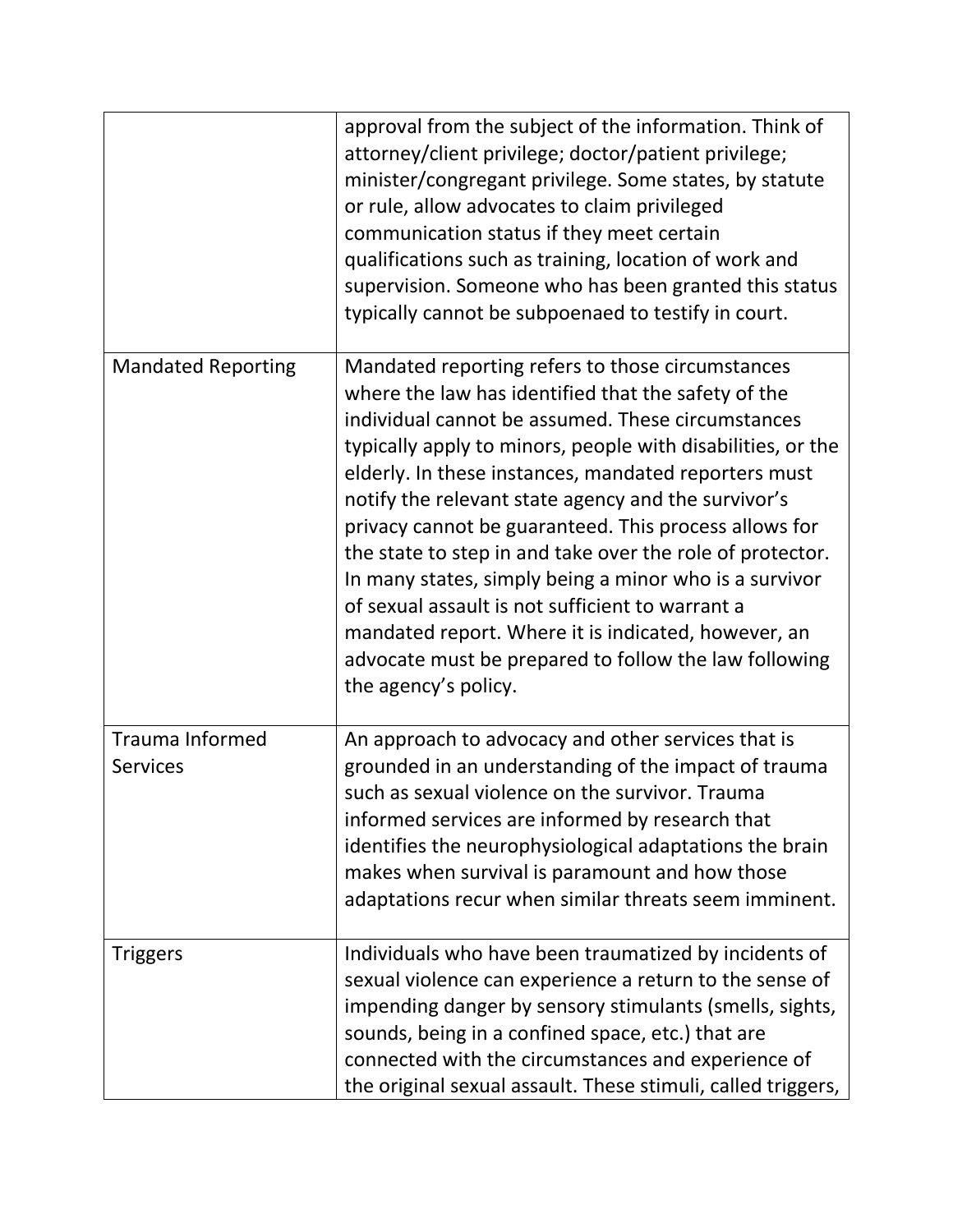|                                    | can cause the survival system to set in motion just as it<br>did during the original experience of trauma. Survivors<br>often learn what their triggers are and work to avoid<br>them.                                                                                                                                                                                                                                                                                                                                                                                                              |
|------------------------------------|-----------------------------------------------------------------------------------------------------------------------------------------------------------------------------------------------------------------------------------------------------------------------------------------------------------------------------------------------------------------------------------------------------------------------------------------------------------------------------------------------------------------------------------------------------------------------------------------------------|
| <b>Historical Trauma</b>           | Cumulative emotional and psychological wounding over<br>the lifespan and across generations, emanating from<br>massive group trauma (Brave Heart-Jordan, 1985).                                                                                                                                                                                                                                                                                                                                                                                                                                     |
|                                    | Historical trauma is related to a genocide of a people,<br>where some major event is aimed at a particular group<br>because of their status as an oppressed group. The<br>events and experiences most commonly associated<br>with historical trauma include slavery, the experiences<br>of Native Americans after/during colonization, and the<br>Holocaust. (Coyle, 2014)                                                                                                                                                                                                                          |
| Intergenerational<br><b>Trauma</b> | Intergenerational trauma affects one family. While each<br>generation of that family may experience its own form<br>of trauma, the first experience can be traced back<br>decades. It refers to someone who may have<br>experienced their own trauma but also have come from<br>a family where there was a trauma in their parents<br>and/or often in their grandparents. (Coyle, 2014)                                                                                                                                                                                                             |
| <b>Healing</b>                     | Healing is an acknowledgement of the process that<br>survivors go through to restore their health and<br>wellbeing after a devastating event. Healing is typically<br>thought of as restoring the mind, body, and spirit to<br>wholeness. In no way does this imply that sexual<br>assault survivors are damaged or unwell. They have<br>suffered trauma but their inherent strength can be<br>reclaimed through the healing process. The healing<br>process is different for each individual and can be<br>strengthened by the family, community, and social<br>supports surrounding the survivor. |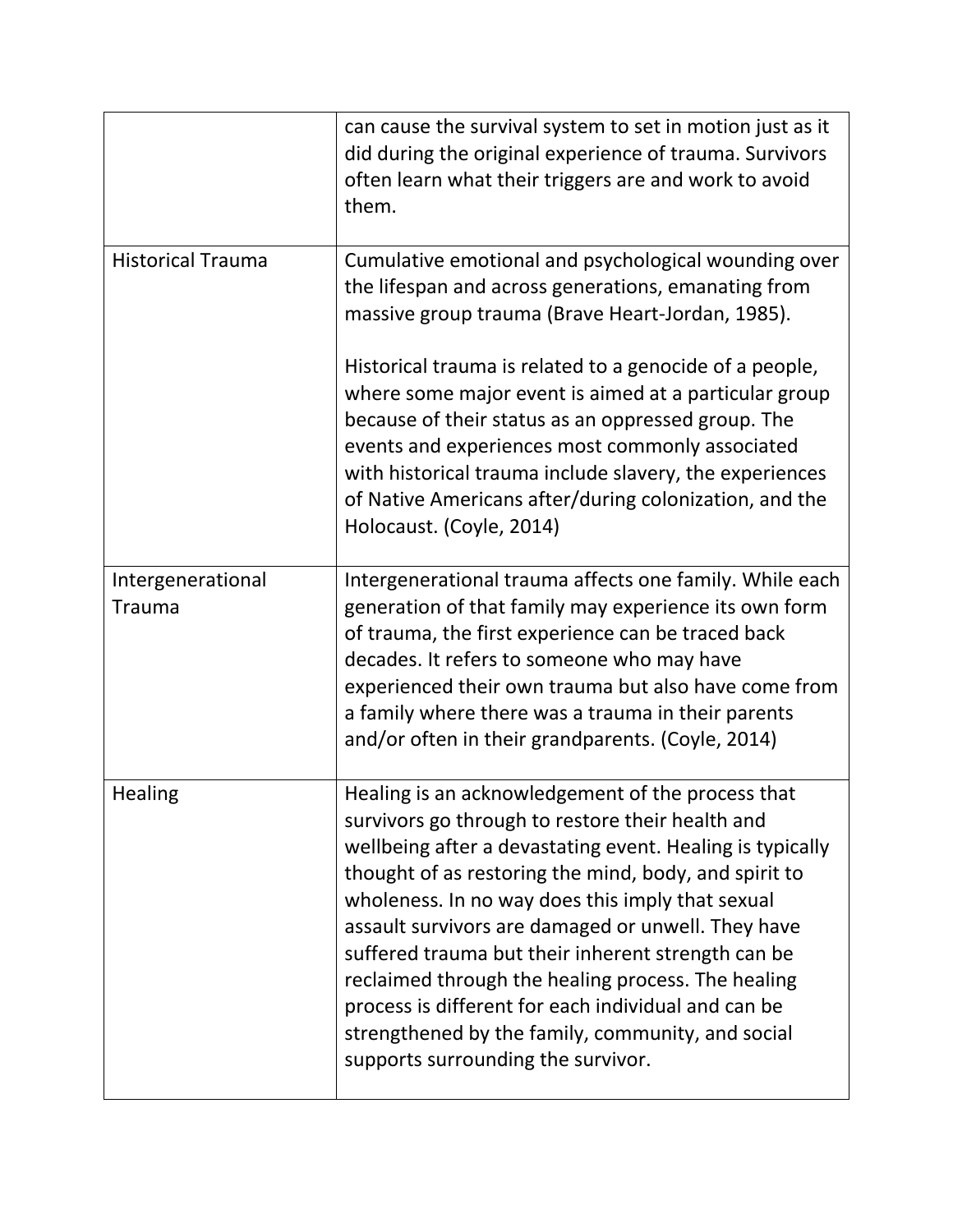| Empowerment | The process of helping return choice, agency, and<br>control to those who were subjected to sexual violence<br>and in the process lost their sense of control over their<br>circumstances, environment, and most importantly<br>their own bodies. It is important to understand that<br>"empowerment" is not something an advocate "gives."<br>It is the advocate's role to create an environment that<br>honors the survivor's ability to identify their needs and<br>engage their own agency to meet their needs. It<br>recognizes the survivor's resiliency and capacity to<br>identify what will be useful/helpful for them in the<br>healing process. In effect, they are supported in<br>becoming their own advocate.                                                                                                                                                                                                                                                                                                                                |
|-------------|------------------------------------------------------------------------------------------------------------------------------------------------------------------------------------------------------------------------------------------------------------------------------------------------------------------------------------------------------------------------------------------------------------------------------------------------------------------------------------------------------------------------------------------------------------------------------------------------------------------------------------------------------------------------------------------------------------------------------------------------------------------------------------------------------------------------------------------------------------------------------------------------------------------------------------------------------------------------------------------------------------------------------------------------------------|
| Resilience  | Closely related to both healing and empowerment,<br>resilience refers to that quality of inner strength that<br>defines an individual's ability to adapt well to and<br>overcome adversity.                                                                                                                                                                                                                                                                                                                                                                                                                                                                                                                                                                                                                                                                                                                                                                                                                                                                |
| Oppression  | The systematic, institutionalized, unjust, or cruel<br>exercise of authority or mistreatment of one group of<br>people by another group of people, based on historical<br>and current structures in society. People oppressed are<br>excluded from resources, benefits (safety is a benefit)<br>and/or opportunities in society. In this field, we<br>understand that acts of sexual violence become the<br>tools of oppression, and not only sexist oppression.<br>Oppression is the system of power that excuses,<br>justifies, or ignores harm of those with less power. It is<br>well known that groups with less power, or oppressed<br>groups, such as children, females, people with<br>disabilities, people of color, Lesbian, Gay, Bisexual,<br>Transgender, Queer (LGBTQ) people, inmates, people<br>living in poverty, immigrants/refugees, or those on the<br>losing side in a war experience sexual violence at rates<br>higher than the majority population. The sexual assault<br>advocacy field understands this not a result of an innate |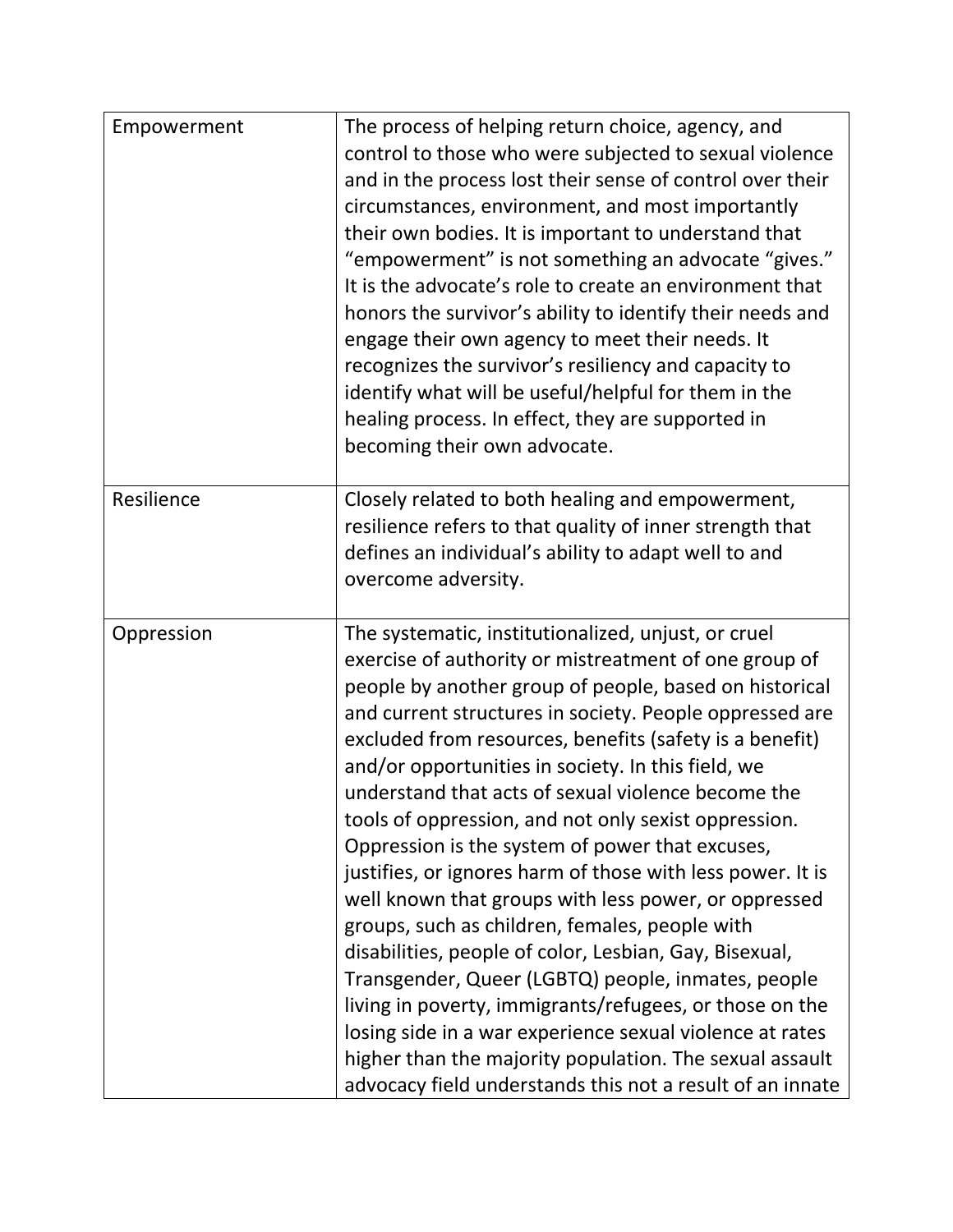|              | flaw in those communities. Rather we understand that<br>offenses against members of these communities are<br>more likely to go unaddressed, uninvestigated, and<br>unseen because of how these communities are<br>marginalized.                                                                                                    |
|--------------|------------------------------------------------------------------------------------------------------------------------------------------------------------------------------------------------------------------------------------------------------------------------------------------------------------------------------------|
| Racism       | A form of oppression based on race $-$ the belief that<br>some people are innately superior to others due to<br>racial characteristics plus the social/political power to<br>act on that belief and deny rights access to social<br>capital.                                                                                       |
| Classism     | A form of oppression based on social class – the belief<br>that those with wealth, family heritage and social<br>standing in a community are superior to others and the<br>power to act on that belief and deny rights and access<br>to social capital.                                                                            |
| Sexism       | A form of oppression based on gender - the belief that<br>there is a superior gender and the power to act on that<br>belief and deny access to social capital. Sexism also<br>contributes to the oppression of gender non-<br>conforming individuals assuming that there are only<br>two distinct genders in the human population. |
| Heterosexism | A form of oppression based on sexual orientation $-$ the<br>belief that straight people are superior to gay people<br>and the power to act on that belief and deny rights and<br>access to social capital.                                                                                                                         |
| Ableism      | A form of oppression based on ability $-$ the belief that<br>people with physical, developmental and emotional<br>disabilities are inferior to fully abled people and the<br>power to act on that belief and deny rights and access<br>to social capital.                                                                          |
| Ageism       | A form of oppression based on prejudice or                                                                                                                                                                                                                                                                                         |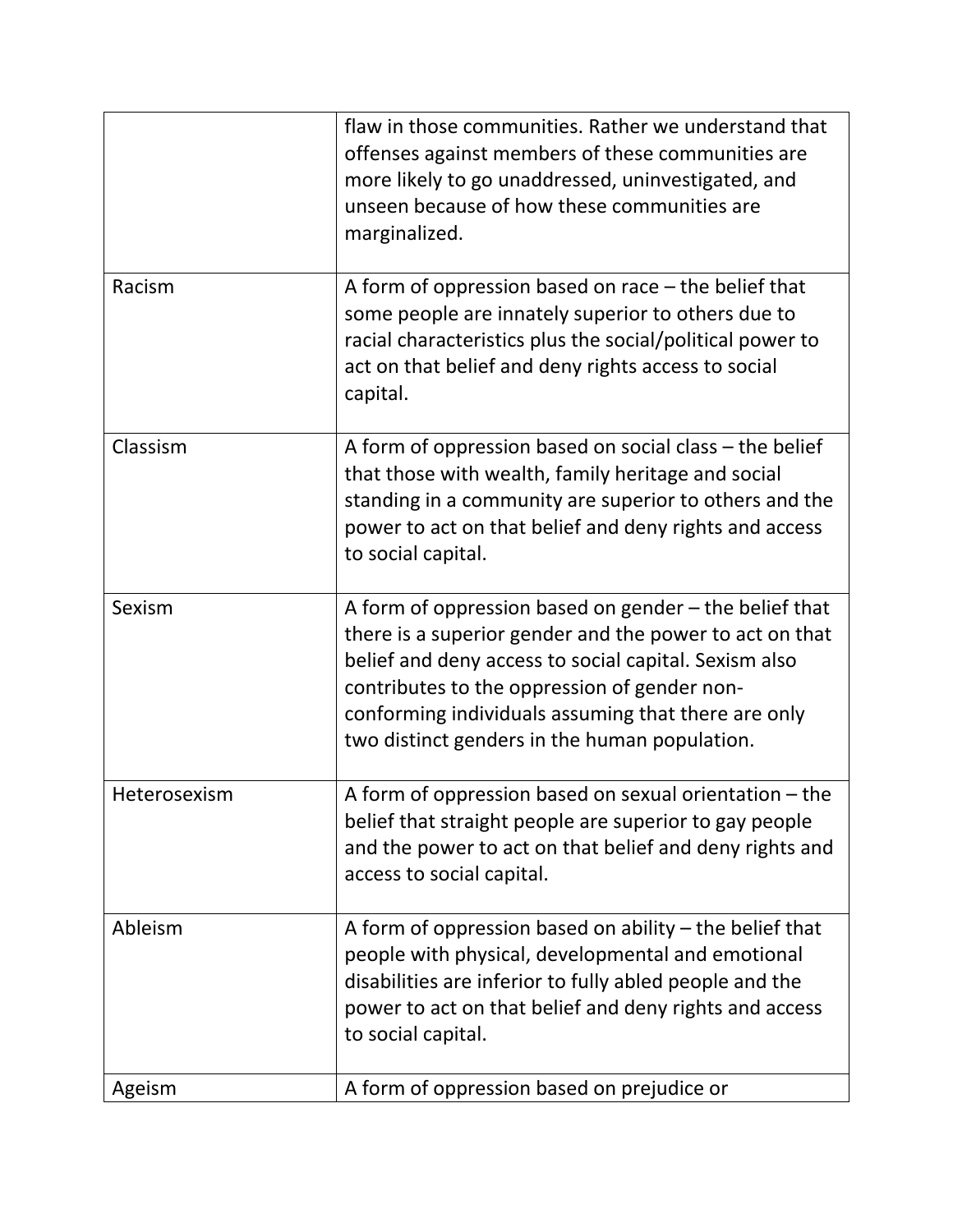|                                 | discrimination based on age, most often elderly but<br>also children and youth. Young and old people are seen<br>as less capable, not capable of self-determination, not<br>having the right to act on their own behalf.                                                         |
|---------------------------------|----------------------------------------------------------------------------------------------------------------------------------------------------------------------------------------------------------------------------------------------------------------------------------|
| <b>Religious Discrimination</b> | A form of oppression based on practice of or devotion<br>to religion that is not seen to be part of a traditional<br>religious tradition in the United States. Those who<br>follow traditional religious practices are superior and<br>have access to rights and social capital. |
| <b>Restorative Justice</b>      | A theory of justice that emphasizes repairing the harm<br>caused or revealed by criminal behavior. It is best<br>accomplished through cooperative processes that<br>include all stakeholders (Centre of Justice and<br>Reconciliation, 2015).                                    |
| <b>Transformative Justice</b>   | Community-based responses/interventions to violence<br>that do not rely on the state (e.g. police, prisons,<br>criminal-legal system) or perpetual systemic violence<br>(e.g. oppression, vigilantism) (GenerationFIVE, 2013).                                                   |
| Community<br>Accountability     | Community accountability is a community-based<br>strategy, rather than a police/prison-based strategy, to<br>address violence within our communities (INCITE,<br>2005).                                                                                                          |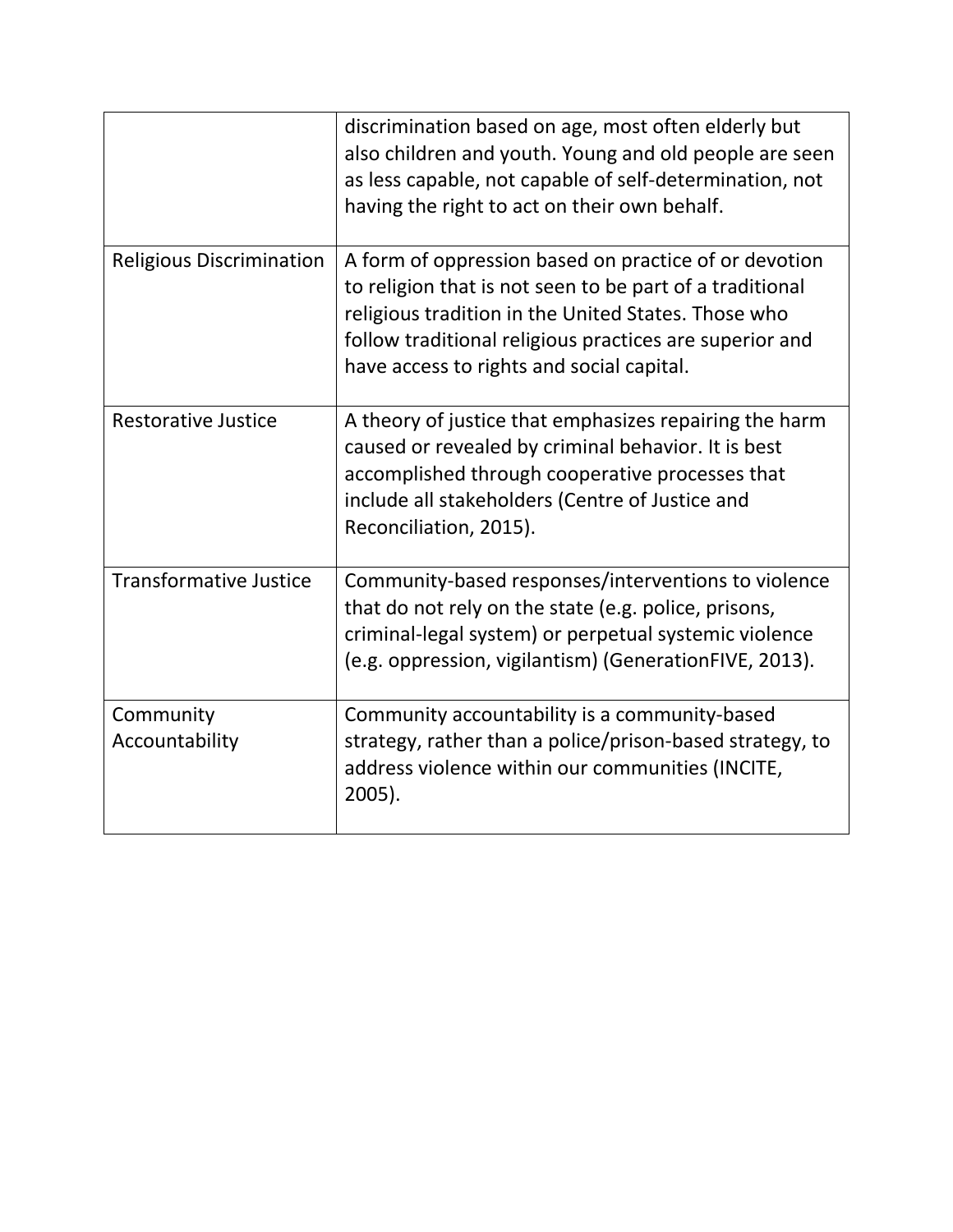## **References**

Brave Heart-Jordan, J. M. (1985, September). *Cross-cultural treatment issues*. Paper presented at the Rocky Mountain Council of Community Mental Health Centers conference, Rapid City, SD.

Buckwald, E., Fletcher, P., & Roth, M. (2005). *Transforming a rape culture.* Minneapolis, MN: Milkweed Editions.

Centre of Justice and Reconciliation. (2015). *Restorative justice online.* Retrieved from<http://www.rjonline.org/>

Coyle, S. (2014, May). Intergenerational Trauma — Legacies of Loss, *Social Work Today,* Vol. 13 No. 3, p.18. Retrieved from *<http://www.socialworktoday.com/archive/051214p18.shtml>*

Foundations of Advocacy for Sexual Violence Survivors. *Unpublished manuscript.*

GenerationFIVE. (2013). *Transformative justice.* Retrieved from <http://www.generationfive.org/the-issue/transformative-justice/>

INCITE! Women of Color Against Violence. (2005). *Gender. Abuse. Violence: Community accountability within the people of color progressive movement.*  Retrieved from [http://incite-](http://incite-national.org/sites/default/files/incite_files/resource_docs/2406_cmty-acc-poc.pdf)

[national.org/sites/default/files/incite\\_files/resource\\_docs/2406\\_cmty-acc](http://incite-national.org/sites/default/files/incite_files/resource_docs/2406_cmty-acc-poc.pdf)[poc.pdf](http://incite-national.org/sites/default/files/incite_files/resource_docs/2406_cmty-acc-poc.pdf)

U.S. Congress. (2003). *Prison Rape Elimination Act of 2003.* Retrieved from <http://www.ojjdp.gov/about/PubLNo108-79.txt>

U.S. Congress. (2013). *Violence Against Women Reauthorization Act of 2013.*  Retrieved from [http://www.gpo.gov/fdsys/pkg/BILLS-113s47enr/pdf/BILLS-](http://www.gpo.gov/fdsys/pkg/BILLS-113s47enr/pdf/BILLS-113s47enr.pdf)[113s47enr.pdf](http://www.gpo.gov/fdsys/pkg/BILLS-113s47enr/pdf/BILLS-113s47enr.pdf)

U.S. Department of Health and Human Services, Center for Disease Control and Prevention. Retrieved from<https://www.cdc.gov/about/organization/cio.htm>